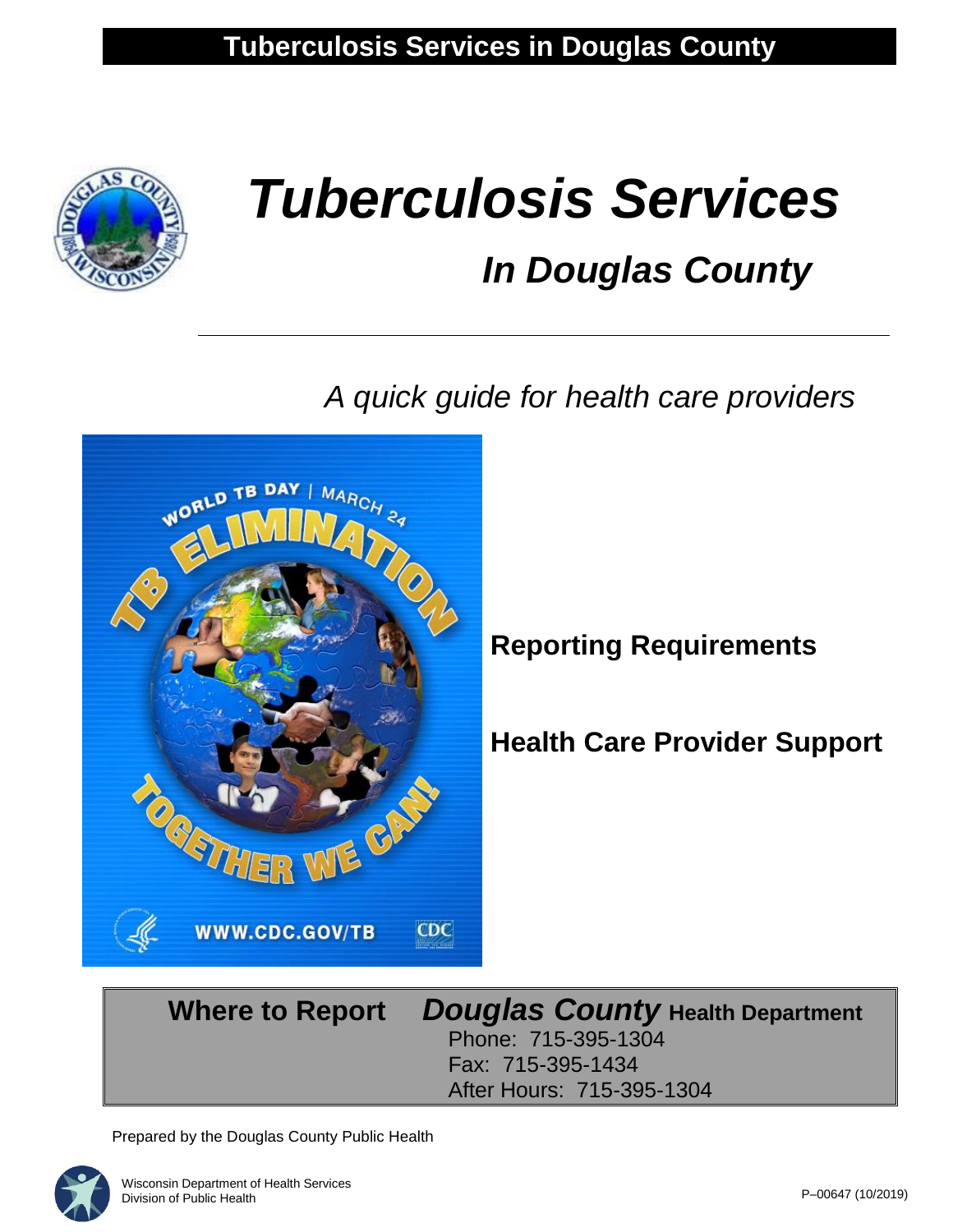### **Reporting Requirements**

By law, medical providers, infection control practitioners and laboratories **must report ALL suspected or confirmed cases of tuberculosis within 24 hours of diagnosis.** Routine follow-up visits must also be reported.

*\*\*\*Please do not wait for lab results to report a suspect TB case\*\*\**

#### **1) Active TB, Suspect**

A clinical illness marked by symptoms and laboratory tests that may be indicative of tuberculosis, such as a prolonged cough, prolonged fever, hemoptysis, compatible radiographic findings or other appropriate medical imaging findings.

- A negative TB test does not rule out active TB disease and the diagnosis should be based upon the clinical picture, history, and risk factors.
- Active TB cannot be ruled out until culture results are finalized.
- **WHEN:** Report within 24 hours, place patient in airborne isolation to reduce potential spread of disease and begin sputum collection.

- **HOW:** By phone to Douglas County Public Health (715-395-1304)
	- $\triangleright$  In addition to the immediate report, report via the Wisconsin Electronic Disease Surveillance System or fax an Acute and Communicable Diseases Case Report (F-44151) to Douglas County Health Department

#### **2) Active TB, Confirmed**

A clinical illness with a test result of *Mycobacterium tuberculosis* (M.TB) or M.TB complex from any body site.

**WHEN:** Report within 24 hours, place patient in airborne isolation to reduce potential spread of disease and begin sputum collection if not already complete.

#### **HOW:** By phone to *Douglas County Public Health* (715-395-1304)

 $\triangleright$  In addition to the immediate report, report via the Wisconsin Electronic Disease Surveillance System or fax a Tuberculosis Suspect Case Date Report (F-42001) to Douglas County Health Department

### **3) Nontuberculosis mycobacteria** (i.e. *M. avium, M. gordonae*)

Within 72 hours

- **HOW:** Report via the Wisconsin Electronic Disease Surveillance System or fax an Acute and Communicable Diseases Case Report (F-44151) to *Douglas County* Health **Department** 
	- $\triangleright$  Each suspected TB infected or confirmed Nontuberculosis mycobacterium case is monitored by a Public Health Nurse. Reporting to the local health department is required but no Public Health follow-up or intervention is necessary.

### **4) Individuals with a positive TB test**

**WHEN:** Local recommendation—report within 72 hours of positive TB skin test reading or positive IGRA blood test results

- **HOW:** By phone or fax to Douglas County Public Health
	- $\triangleright$  Positive tuberculosis test (TST, IGRA test): all patients with positive tests should be fully evaluated for TB disease (chest x-ray: collect sputum if symptomatic or abnormal CXR) before initiating treatment for tuberculosis infection.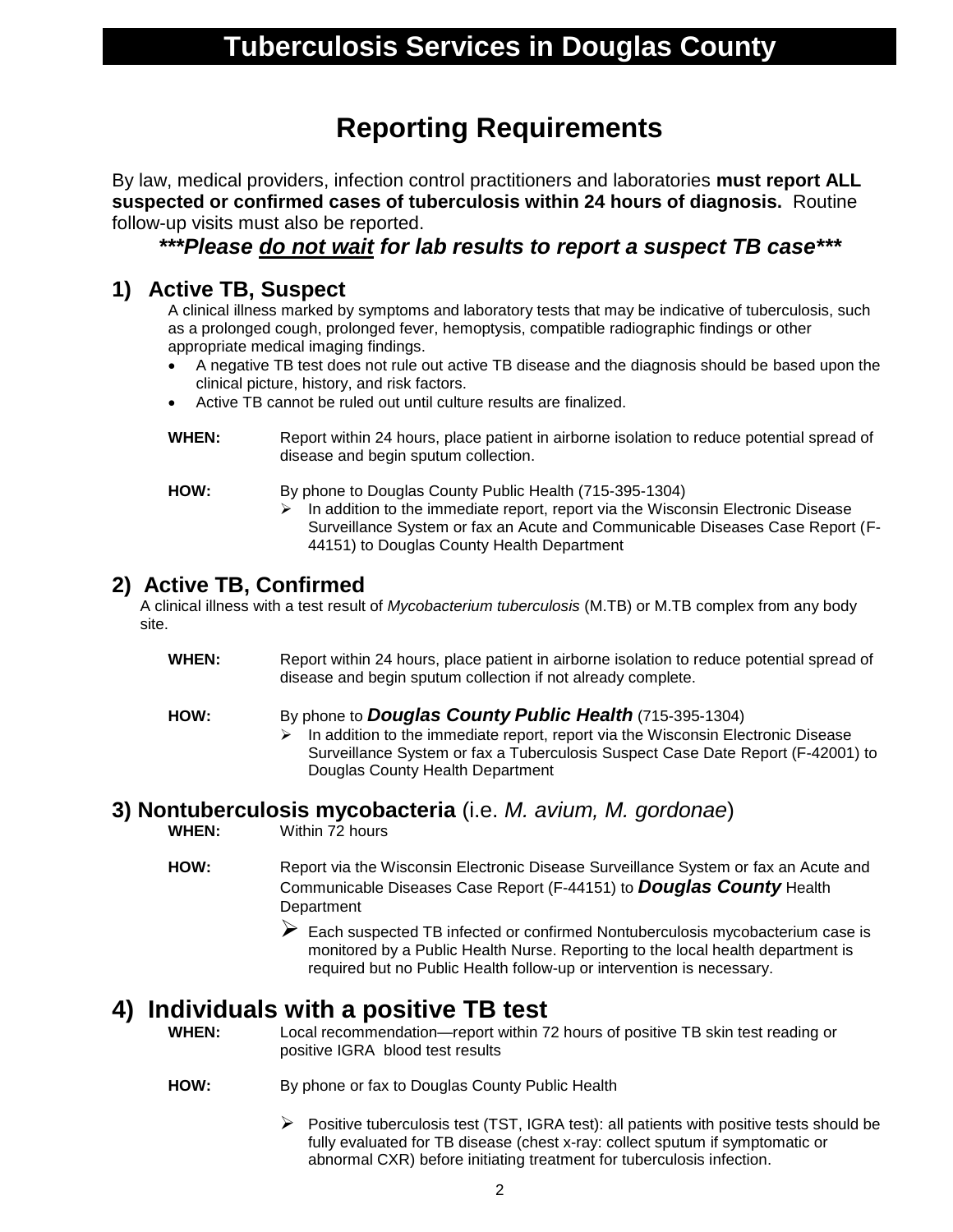### **Tuberculosis Services in Douglas County**

### **Health Care Provider Support**

#### **TB Case Management Services Available**

Douglas County Public Health is responsible for ensuring that adequate, appropriate diagnostic and treatment services are available, as well as monitoring the results of therapy, by providing consultation, education, and case management for clients with suspect or active TB disease and TB infection. **There is no fee for these services.**

In collaboration with the medical provider, the public health provides the following services for all clients with suspect or active TB disease and TB infection:

- Anti-tuberculosis medication for active or latent TB patients through the Wisconsin TB Dispensary if qualifications are met (contact Douglas County Public Health for more information)
- Facilitate coordination of TB patient evaluation, testing, and treatment.
- Case management, from diagnosis to cure.
- Contact identification and monitoring, including TB testing when necessary.
- Directly observed therapy (DOT) for all TB disease and TB infection cases on a case-by-case basis.
- Patient education
- Monitoring of medication side-effects and adherence.
- Management of non-adherent clients.
- Isolation orders.
- Assist with sputum collection for submission to the Wisconsin State Lab of Hygiene (WSLH) for analysis.

Low-income individuals requiring medical care for TB may be eligible for specific funding for physician, laboratory, and x-ray services. **Prior authorization from public health is required.**

TB consultation is available to all health care partners. See attached resource list for local, state and national partners.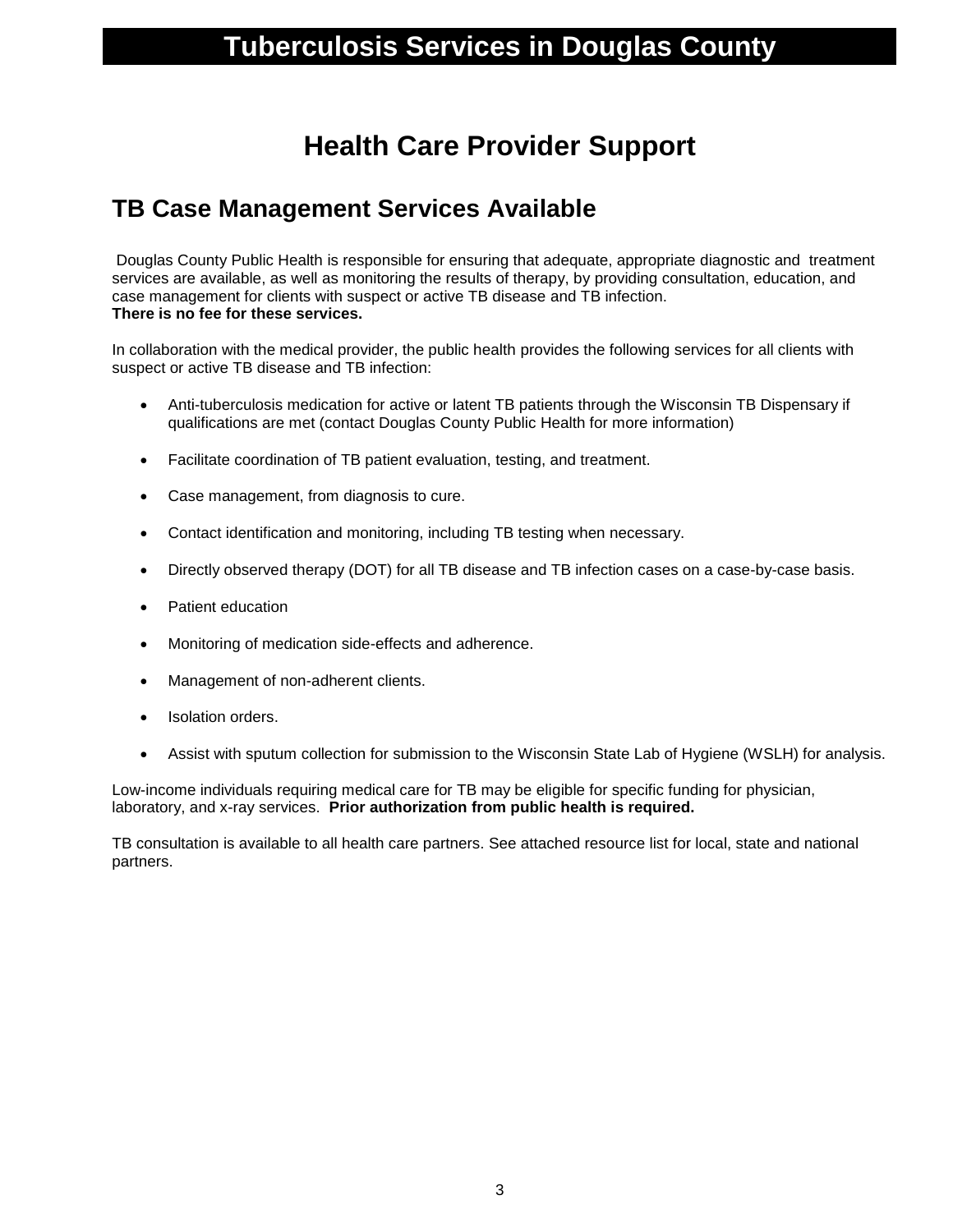### **Targeted Testing for TB Disease and Infection**

Targeted testing for TB is done to identify persons at high risk for TB who would benefit from treatment for TB infection. It is recommended that clinicians offer targeted tuberculosis screening by TB skin test or IGRA test to high-risk persons as part of their routine evaluation.

In general, high-risk groups that should be tested for infection include:

- Close contacts of a person known or suspected to have TB
- Foreign-born persons from areas where TB is common
- Residents and employees of high-risk congregate settings
- Health care workers who serve high-risk clients
- Medically underserved, low-income populations
- High-risk racial or ethnic minority populations
- Children exposed to adults in high-risk categories
- Persons who inject illicit drugs
- Persons with risk for infection and high-risk medical conditions such as, diabetes, chronic renal failure, silicosis, cancer of the head, neck and lung, leukemia, weight <10% of ideal body weight, gastrectomy, jejunoileal bypass, and those who will take TNF-alpha inhibitors and should be screened prior to treatment

### **Applying, Reading and Documenting a Mantoux Tuberculin Skin Test Resources**

Mantoux TB Skin Test 1 CDC US Public Health Service (29:45) <http://www2c.cdc.gov/podcasts/player.asp?f=3739>

Mantoux TB Skin Test Facilitator Guide <http://www.cdc.gov/tb/education/Mantoux/images/mantoux.pdf>

Mantoux TB Skin Test wall chart <http://www.cdc.gov/tb/education/mantoux/wallchart.htm>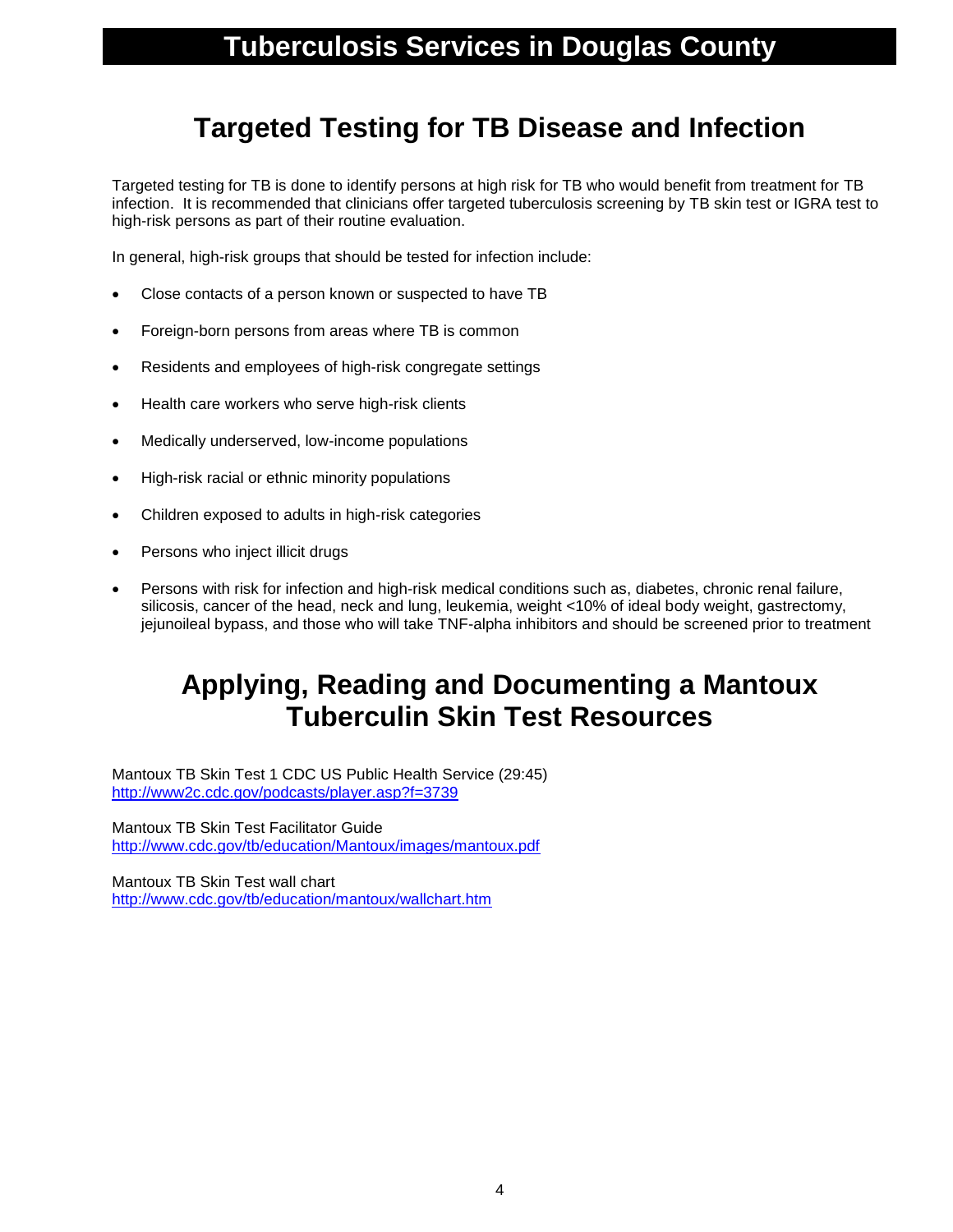### **Tuberculosis Services in Douglas County**

### **Suspect/Active TB Algorithm**



5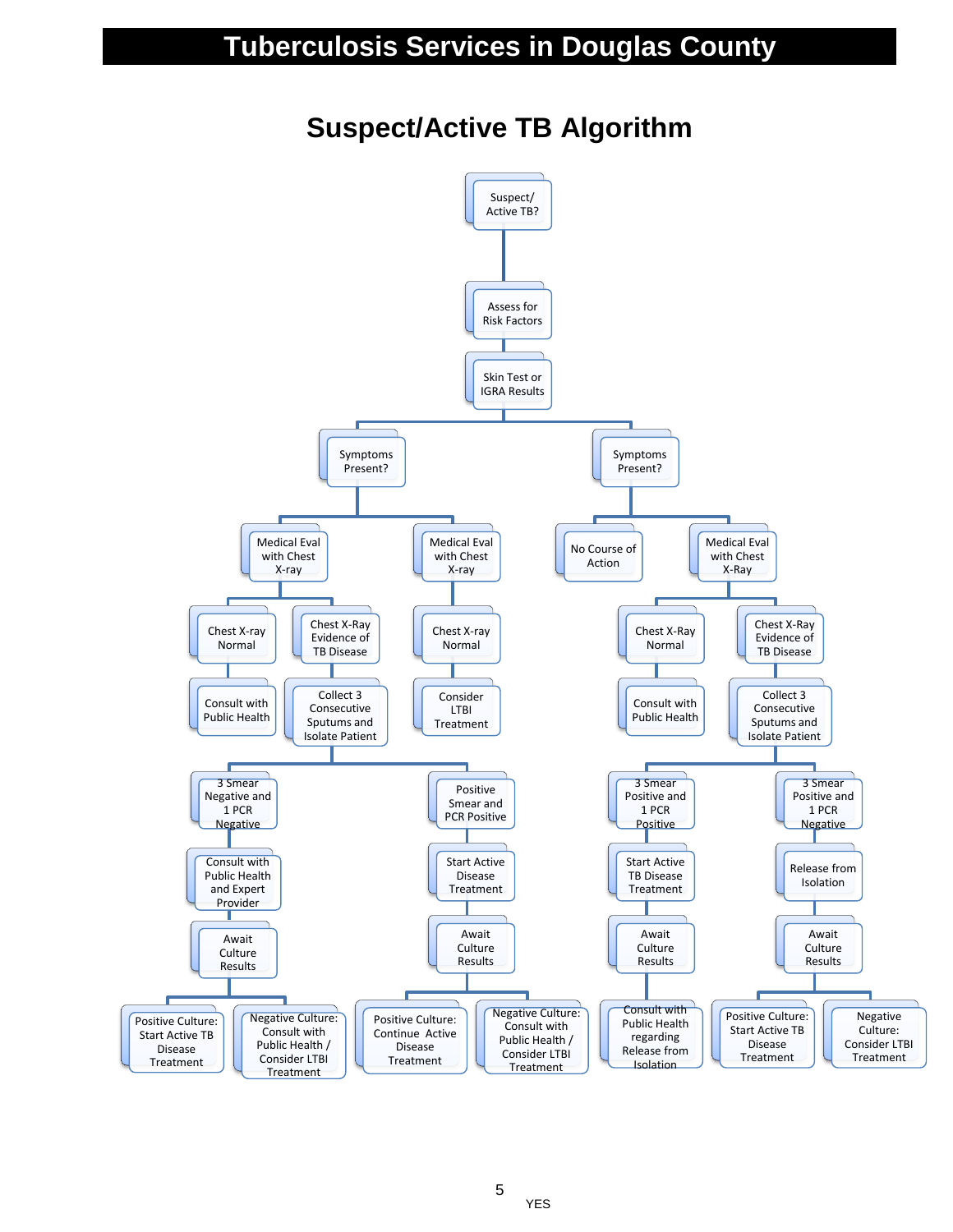### **TB Triage Risk Assessment Tool**

Instructions for use: Patients 12 years or older presenting with respiratory symptoms will be assessed by the ED or by admitting nurse (direct admit patient) for the possibility of TB disease. This tool is to be used to aid the physician and RN in determining the need for *Airborne Isolation*. This risk assessment is done using a point system. Any patient accumulating 8 or more points will be placed in *Airborne Isolation* until infectious TB has been ruled out or another diagnosis has been established.

#### **Exposure Risk Factors**

| Exposure to active TB disease or history of positive TB skin test or Quantiferon TB Gold       | 4 points |
|------------------------------------------------------------------------------------------------|----------|
| Foreign born (or child of) in high risk / endemic area including: Asia, Caribbean, Central and | 4 points |
| South America, Africa                                                                          |          |
| History of an extended stay (> 3 months) in high risk / endemic area for TB (including TB      | 2 points |
| sanatorium)                                                                                    |          |
| <b>Currently homeless</b>                                                                      | point    |
| Resident or employee of correctional institution / long term care facility                     | point    |
| Total                                                                                          |          |

#### **Medical History**

| History of active TB                                                                  | 2 point  |
|---------------------------------------------------------------------------------------|----------|
| History of active TB, actively coughing                                               | 8 points |
| HIV positive or immunosuppressive condition, i.e., chemotherapy or corticosteroid use | 3 points |
| History of IV drug or alcohol abuse                                                   | 1 point  |
| End stage renal disease / hemodialysis                                                | point    |
| <b>Total</b>                                                                          |          |

#### **Signs and Symptoms**

| Bloody sputum or hemoptysis         | 3 points |
|-------------------------------------|----------|
| Unintentional recent weight loss    | 3 points |
| Cough lasting more than three weeks | 2 points |
| Fever for greater than one week     | point    |
| Pleuritic chest pain                | point    |
| Loss of energy / fatigue            | point    |
| Night sweats                        | point    |
| Total                               |          |

#### **Diagnostic Tests**

| Abnormal CXR                                                                                                                             | 1 point  |
|------------------------------------------------------------------------------------------------------------------------------------------|----------|
| CXR or CT scan with upper lobe infiltrate associated with mediastinal adenopathy (exclude                                                | 3 points |
| patients with known atypical mycobacterium infection)                                                                                    |          |
| Sputum for AFB x 3 ordered                                                                                                               | 8 points |
| Sputum positive for AFB or MTD / PCR, or culture positive for Mycobacterium tuberculosis                                                 | 8 points |
| CXR or CT with cavitary disease or new granulomas (exclude patients with known cavitary<br>neoplasm or atypical mycobacterium infection) | 8 points |
| Total                                                                                                                                    |          |

#### **Total points from all categories**

If the total points from all categories total 8 or more, the patient has the potential of having tuberculosis.

 $\Box$  ED physician or PCP (Direct admit patient) to contact the on-call ID physician with questions.

Initiate *Airborne Isolation* by placing the patient in one of the designated negative pressure rooms.  $\Box$  Notify Infection Preventionist